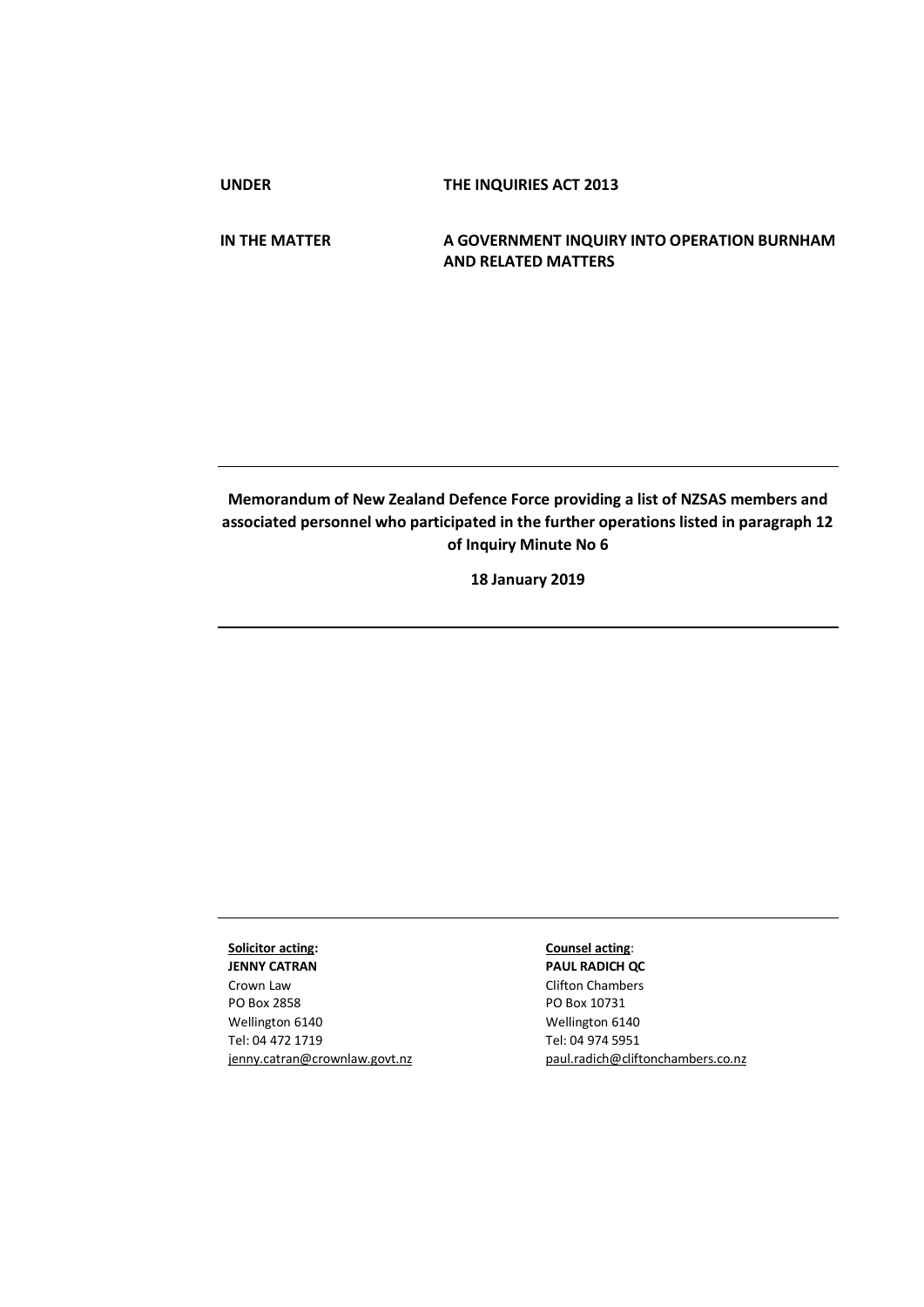- 1. In paragraph 12 of Minute No 6, the Inquiry ordered, under s 20 of the Inquiries Act 2013, that the NZDF provide lists of all NZSAS members and associated personnel who participated in the operations referred to in that paragraph. The lists are to be accompanied by statutory declarations on behalf of the NZDF verifying the information provided.
- 2. In paragraph 13 of Minute No 6, the Inquiry made an interim order forbidding publication of the name or any other particulars of the NZSAS members or associated personnel involved in the matters referred to in paragraph 12 that are likely to lead to their identification. In paragraph 49 of Ruling No 1, the Inquiry made this interim order permanent, subject to variation in the future if circumstances change.
- 3. On 7 December 2018, the NZDF provided a list of names and details of all NZSAS and associated personnel who participated in the operation relating to Objective Burnham on 21-22 August 2010, and a statutory declaration of Air Marshal Kevin Short, the Chief of Defence Force, in respect of the list provided.
- 4. In accordance with the Inquiry's orders in Minute No 6, the NZDF is providing, with this memorandum, four documents:
	- (a) Three lists of names and details of all NZSAS members and associated personnel who participated respectively in:
		- (i) The operation in relation to Objective Nova on 2-3 October 2010;
		- (ii) The operation leading to the capture of Qari Miraj and his transfer to the National Directorate of Security facility on 16 January 2011; and
		- (iii) The operation in relation to Abdullah Kalta on 21 November 2012.